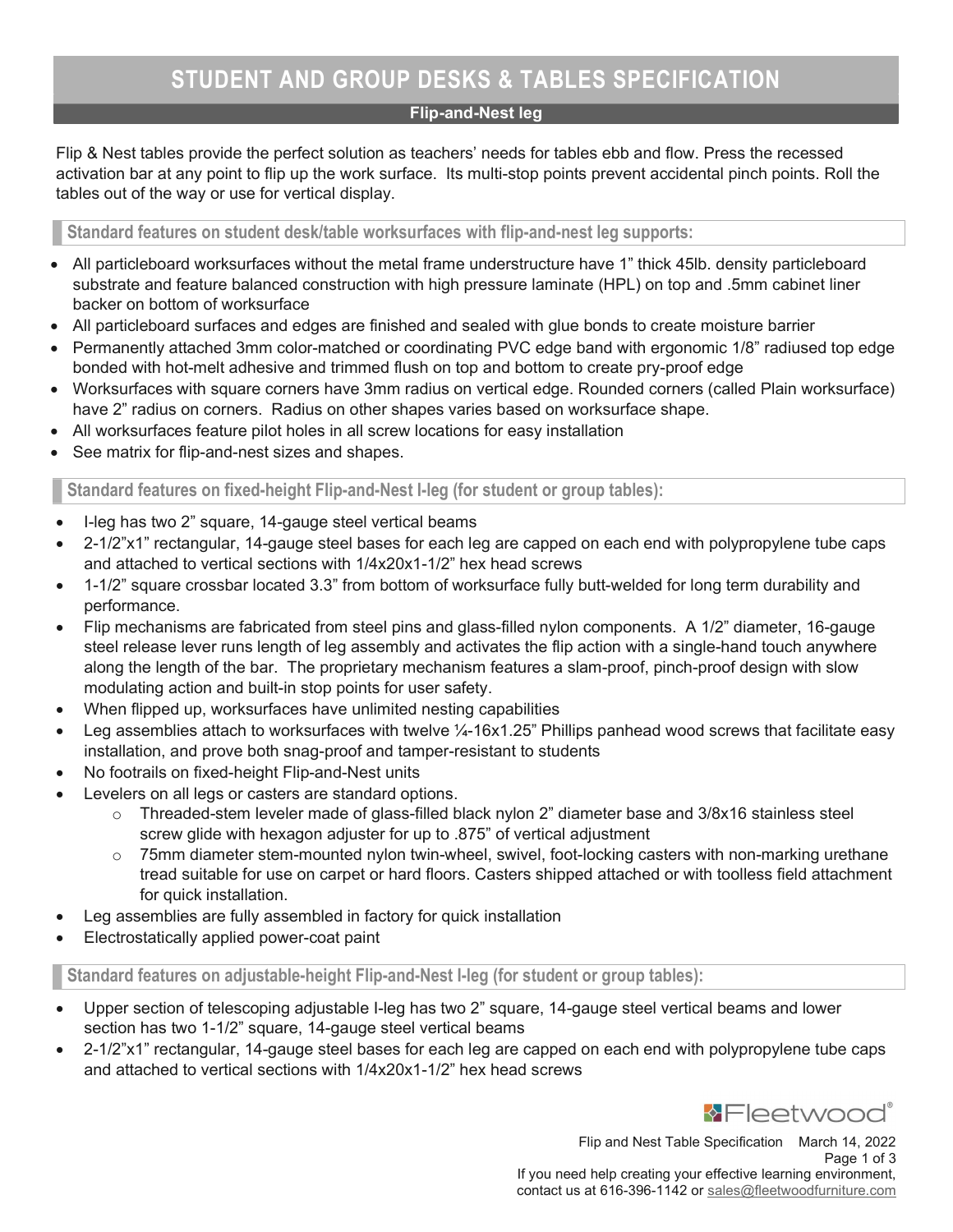- 1-1/2" square crossbar located 3.3" from bottom of worksurface fully butt-welded for long term durability and performance.
- Flip mechanisms are fabricated from steel pins and glass-filled nylon components. A 1/2" diameter, 16-gauge steel release lever runs length of leg assembly and activates the flip action with a single-hand touch anywhere along the length of the bar. The proprietary mechanism features a slam-proof, pinch-proof design with slow modulating action and built-in stop points for user safety.
- When flipped up, worksurfaces have unlimited nesting capabilities
- Leg assemblies attach to worksurfaces with twelve 1/<sub>4</sub>-16x1.25" Phillips panhead wood screws that facilitate easy installation, and prove both snag-proof and tamper-resistant to students
- When flipped up, worksurfaces have unlimited nesting capabilities
- Legs adjust in 1" increments with a finished assembled height from 24-42" high. Two  $\frac{1}{4}$ -20x $\frac{3}{4}$ " black screws secure each leg at desired height.
- Holes located in 1" increments on inside of post leg feature clean, non-passthrough, tamper-resistant design
- Footrail that runs the length of frame on I-leg units with 34"-42" height adjustment is made with 1-1/4" diameter, 16-gauge tubing and is attached to verticals with ¼-20x2-1/2" button head black screws. Footrail provides user comfort and creates a strong H-frame construction.
- Levelers on all legs or casters are standard options.
	- $\circ$  Threaded-stem leveler made of glass-filled black nylon 2" diameter base and 3/8x16 stainless steel screw glide for up to .875" of vertical adjustment
	- $\circ$  75mm diameter stem-mounted nylon twin-wheel, swivel, foot-locking casters with non-marking urethane tread suitable for use on carpet or hard floors. Casters shipped attached or with toolless field attachment for quick installation.
- Leg assemblies are fully assembled in factory for quick installation
- Electrostatically applied power-coat paint

Optional desk and table accessories:

No under-worksurface or cabling options recommended for flip-and-nest tables

#### Custom features:

- Worksurface options available:
	- o Custom worksurface shapes
- Leg options available:
	- o Custom heights

#### Surface materials palette:

- High Pressure Laminate (HPL) available in wood grain, patterned, or solid color palette. 41 standard options with coordinating or contrasting edgeband colors. Wilsonart laminates also available as a graded-in custom material.
- Optional chemical resistant HPL have 1" thick 45lb. density particleboard substrate and feature balanced construction with high pressure laminate (HPL) on top and 5mm cabinet liner backer on bottom of worksurface
- Custom HPL (worksurfaces only) through specials request process with coordinating 3mm vinyl edgeband.
- Buying relationships established with Wilsonart, Formica, Nevamar, Pionite/Panolam, and other suppliers.
- 4 standard paint options

#### Overall:

 Cloth blanket wrapped and carton packaging options are available. If cartoned, skids are made from recycled materials.



Flip and Nest Table Specification March 14, 2022 Page 2 of 3 If you need help creating your effective learning environment, contact us at 616-396-1142 or sales@fleetwoodfurniture.com